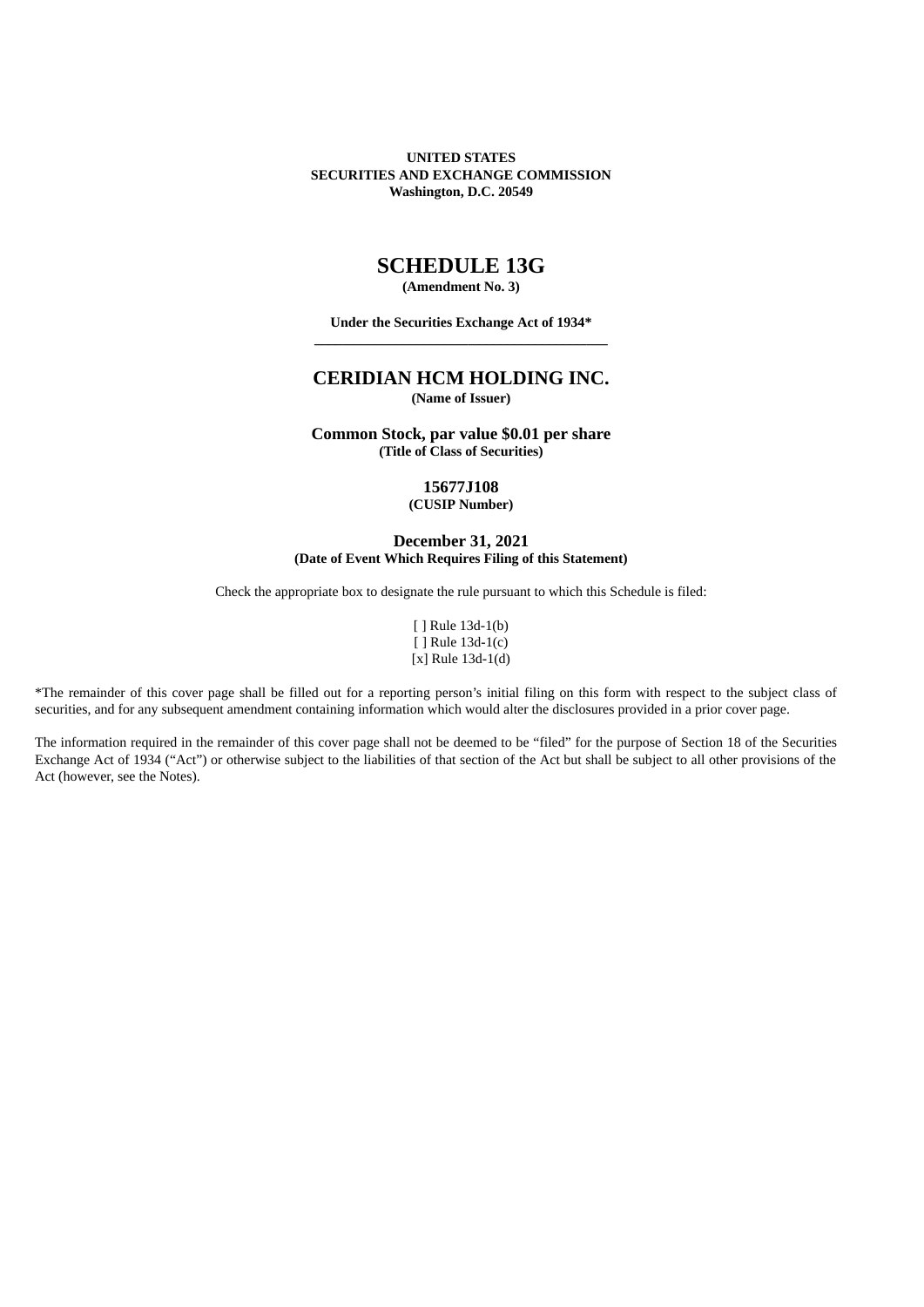CUSIP No. 15677J108 **13G**

|                                                          | <b>NAME OF REPORTING PERSON</b>                              |   |                                                                       |  |  |  |
|----------------------------------------------------------|--------------------------------------------------------------|---|-----------------------------------------------------------------------|--|--|--|
| $\mathbf{1}$                                             | Cannae Holdings, Inc.                                        |   |                                                                       |  |  |  |
|                                                          |                                                              |   |                                                                       |  |  |  |
| CHECK THE APPROPRIATE BOX IF A MEMBER OF A GROUP*<br>(a) |                                                              |   |                                                                       |  |  |  |
|                                                          | (b) x                                                        |   |                                                                       |  |  |  |
| $\overline{2}$                                           |                                                              |   |                                                                       |  |  |  |
| $\overline{3}$                                           | <b>SEC USE ONLY</b>                                          |   |                                                                       |  |  |  |
|                                                          | CITIZENSHIP OR PLACE OF ORGANIZATION                         |   |                                                                       |  |  |  |
| 4                                                        | Delaware                                                     |   |                                                                       |  |  |  |
|                                                          |                                                              |   | <b>SOLE VOTING POWER</b>                                              |  |  |  |
| <b>NUMBER OF</b>                                         |                                                              | 5 |                                                                       |  |  |  |
|                                                          |                                                              |   | $0(1)$ (See Item 4)                                                   |  |  |  |
|                                                          | <b>SHARES</b>                                                |   | <b>SHARED VOTING POWER</b>                                            |  |  |  |
| <b>BENEFICIALLY</b><br><b>OWNED BY</b>                   |                                                              | 6 | 10,000,000 (1) (See Item 4)                                           |  |  |  |
|                                                          | <b>EACH</b><br><b>REPORTING</b>                              |   |                                                                       |  |  |  |
| <b>PERSON</b><br>WITH:                                   |                                                              | 7 | SOLE DISPOSITIVE POWER<br>$0(1)$ (See Item 4)                         |  |  |  |
|                                                          |                                                              |   | <b>SHARED DISPOSITIVE POWER</b>                                       |  |  |  |
|                                                          |                                                              |   | 10,000,000 (1) (See Item 4)                                           |  |  |  |
|                                                          |                                                              | 8 |                                                                       |  |  |  |
|                                                          | AGGREGATE AMOUNT BENEFICIALLY OWNED BY EACH REPORTING PERSON |   |                                                                       |  |  |  |
| $\boldsymbol{9}$                                         | 10,000,000 (1) (See Item 4)                                  |   |                                                                       |  |  |  |
|                                                          |                                                              |   | CHECK BOX IF THE AGGREGATE AMOUNT IN ROW (9) EXCLUDES CERTAIN SHARES* |  |  |  |
| 10                                                       |                                                              |   |                                                                       |  |  |  |
|                                                          | N/A                                                          |   | PERCENT OF CLASS REPRESENTED BY AMOUNT IN ROW 9                       |  |  |  |
|                                                          |                                                              |   |                                                                       |  |  |  |
| 11                                                       | 6.6% (1) (See Item 4)                                        |   |                                                                       |  |  |  |
|                                                          | TYPE OF REPORTING PERSON*                                    |   |                                                                       |  |  |  |
| 12                                                       | CO                                                           |   |                                                                       |  |  |  |

(1) As of December 31, 2021. See Item 4 of this Schedule 13G/A. Includes all shares of common stock beneficially owned by Cannae Holdings, LLC ("CHL"). CHL is a wholly-owned subsidiary of Cannae Holdings, Inc.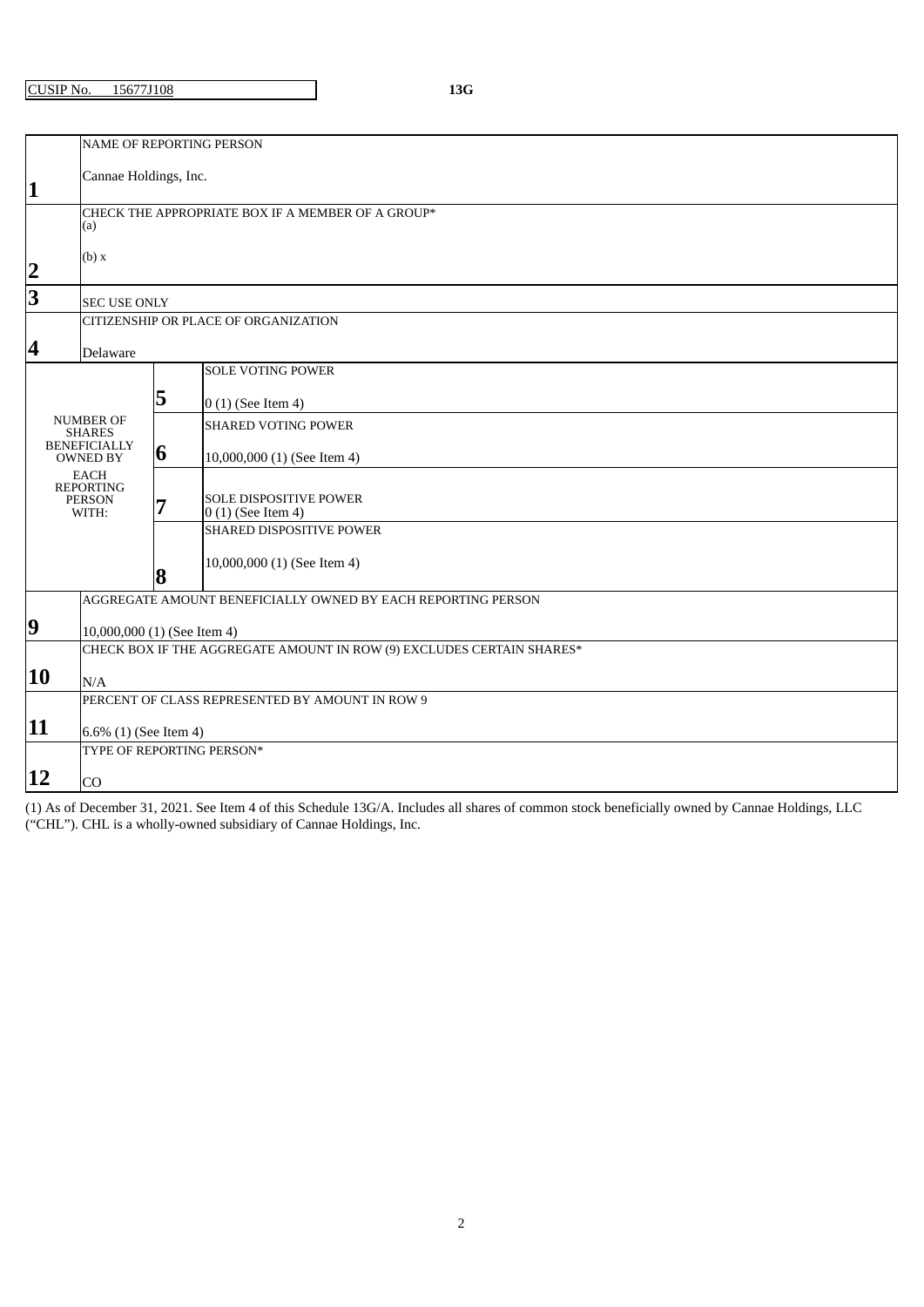CUSIP No. 15677J108 **13G**

|                                                                                                     | <b>NAME OF REPORTING PERSON</b>                                       |                                                              |                                                      |  |  |  |  |
|-----------------------------------------------------------------------------------------------------|-----------------------------------------------------------------------|--------------------------------------------------------------|------------------------------------------------------|--|--|--|--|
| $\mathbf{1}$                                                                                        | Cannae Holdings, LLC                                                  |                                                              |                                                      |  |  |  |  |
| CHECK THE APPROPRIATE BOX IF A MEMBER OF A GROUP*<br>(a)                                            |                                                                       |                                                              |                                                      |  |  |  |  |
| $\overline{\mathbf{2}}$                                                                             | (b) x                                                                 |                                                              |                                                      |  |  |  |  |
| 3                                                                                                   | <b>SEC USE ONLY</b>                                                   |                                                              |                                                      |  |  |  |  |
|                                                                                                     | CITIZENSHIP OR PLACE OF ORGANIZATION                                  |                                                              |                                                      |  |  |  |  |
| 4                                                                                                   | Delaware                                                              |                                                              |                                                      |  |  |  |  |
|                                                                                                     |                                                                       |                                                              | <b>SOLE VOTING POWER</b>                             |  |  |  |  |
|                                                                                                     |                                                                       | 5                                                            | $0(1)$ (See Item 4)                                  |  |  |  |  |
|                                                                                                     | <b>NUMBER OF</b><br><b>SHARES</b>                                     |                                                              | <b>SHARED VOTING POWER</b>                           |  |  |  |  |
| <b>BENEFICIALLY</b><br><b>OWNED BY</b><br><b>EACH</b><br><b>REPORTING</b><br><b>PERSON</b><br>WITH: |                                                                       | 6                                                            | 10,000,000 (1) (See Item 4)                          |  |  |  |  |
|                                                                                                     |                                                                       | 7                                                            | <b>SOLE DISPOSITIVE POWER</b><br>$0(1)$ (See Item 4) |  |  |  |  |
|                                                                                                     |                                                                       |                                                              | SHARED DISPOSITIVE POWER                             |  |  |  |  |
|                                                                                                     |                                                                       | 8                                                            | 10,000,000 (1) (See Item 4)                          |  |  |  |  |
|                                                                                                     |                                                                       | AGGREGATE AMOUNT BENEFICIALLY OWNED BY EACH REPORTING PERSON |                                                      |  |  |  |  |
| $\boldsymbol{9}$                                                                                    | 10,000,000 (1) (See Item 4)                                           |                                                              |                                                      |  |  |  |  |
|                                                                                                     | CHECK BOX IF THE AGGREGATE AMOUNT IN ROW (9) EXCLUDES CERTAIN SHARES* |                                                              |                                                      |  |  |  |  |
| 10                                                                                                  | N/A                                                                   |                                                              |                                                      |  |  |  |  |
|                                                                                                     |                                                                       |                                                              | PERCENT OF CLASS REPRESENTED BY AMOUNT IN ROW 9      |  |  |  |  |
| 11                                                                                                  | 6.6% (1) (See Item 4)                                                 |                                                              |                                                      |  |  |  |  |
|                                                                                                     | TYPE OF REPORTING PERSON*                                             |                                                              |                                                      |  |  |  |  |
| 12                                                                                                  | O <sub>O</sub>                                                        |                                                              |                                                      |  |  |  |  |

(1) As of December 31, 2021. See Item 4 of this Schedule 13G/A. Includes all shares of common stock owned by CHL and its wholly-owned subsidiaries.

3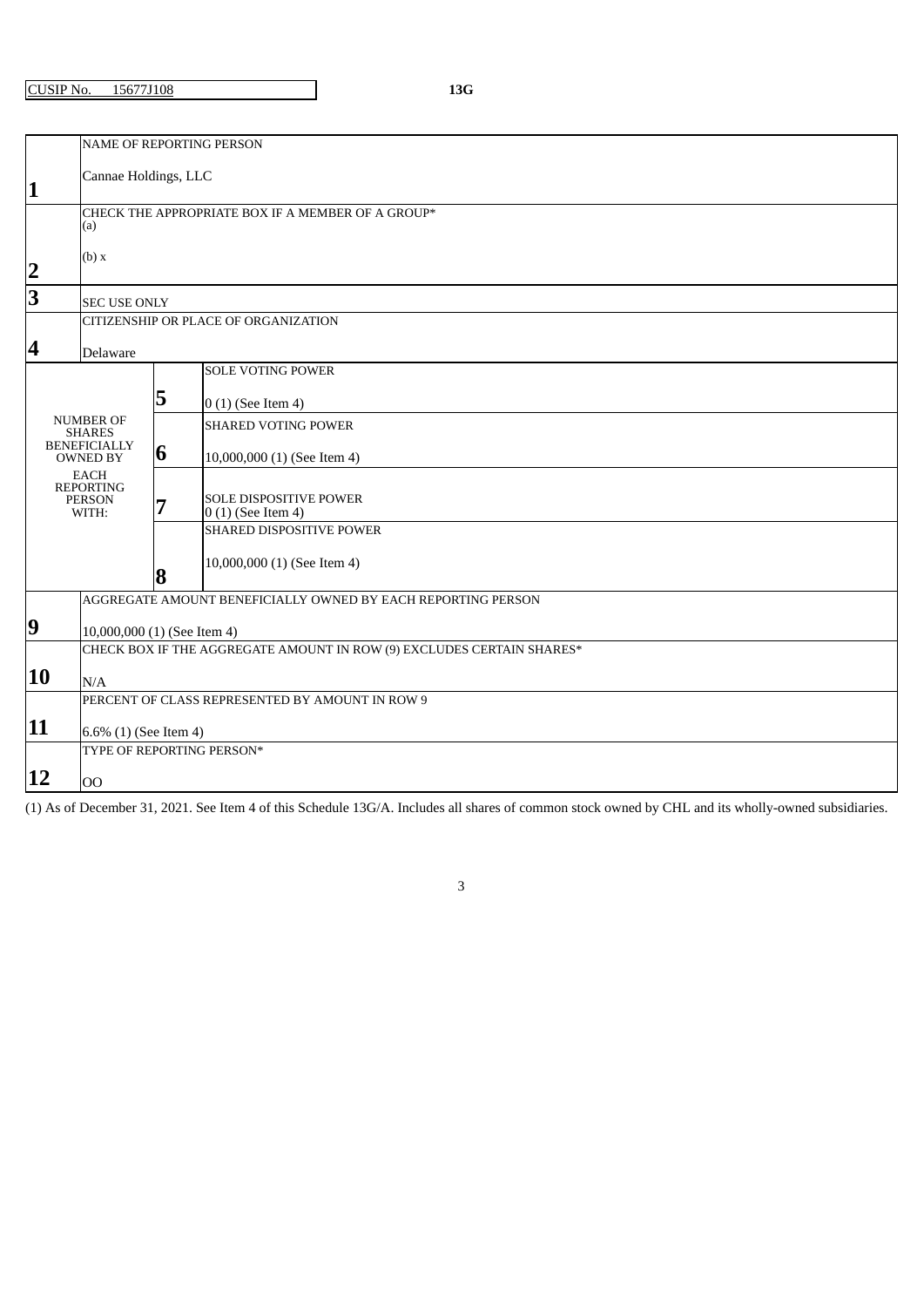#### **Item 1(a). Name of Issuer**

Ceridian HCM Holding Inc. ("Issuer").

#### **Item 1(b). Address of Issuer's Principal Executive Offices**

3311 East Old Shakopee Road

Minneapolis, Minnesota 55425

#### **Item 2(a). Name of Person Filing**

This statement is being filed on behalf of Cannae Holdings, Inc. ("Cannae") and Cannae Holdings, LLC ("CHL") (collectively, the "Reporting Persons"). CHL is a wholly-owned subsidiary of Cannae.

An agreement among the Reporting Persons that this Schedule 13G/A is filed on behalf of each of them was previously filed as an exhibit to the Reporting Persons' Schedule 13G.

#### **Item 2(b). Address of Principal Business Office or, if None, Residence**

The principal business office of each Reporting Person is: 1701 Village Center Circle Las Vegas, Nevada 89134

#### **Item 2(c). Citizenship**

Cannae is a Delaware corporation. CHL is a Delaware limited liability company.

#### **Item 2(d). Title of Class of Securities**

Common Stock, par value \$0.01 per share ("Common Stock"), of the Issuer.

### **Item 2(e). CUSIP Number**

15677J108

**Item 3.** Not applicable.

#### **Item 4. Ownership**

(a)-(c) The responses of the Reporting Persons to Rows 5, 6, 7, 8, 9 and 11 in each of their respective cover pages which relate to the beneficial ownership of the Common Stock of the Issuer, as of December 31, 2021, are incorporated herein by reference. As of December 31, 2021, Cannae beneficially owned an aggregate of 10,000,000 shares of Common Stock (which includes all of the shares of Common Stock owned by CHL), representing approximately 6.6% of the shares of Common Stock outstanding (based on 151,331,281 shares of Common Stock outstanding as of October 27, 2021, as reported by the Issuer in its Quarterly Report on Form 10-Q for the quarter ended September 30, 2021), such outstanding shares the "Outstanding Shares."

As of the date of this filing, Cannae beneficially owned an aggregate of 8,000,000 shares of Common Stock (which includes all of the shares of Common Stock owned by CHL), representing approximately 5.3% of the Outstanding Shares.

#### **Item 5. Ownership of Five Percent or Less of a Class**

Not applicable.

#### **Item 6. Ownership of More than Five Percent on Behalf of Another Person**

The responses of the Reporting Persons to Items 2(a) and 4 are incorporated herein by reference.

#### Item 7. Identification and Classification of the Subsidiary Which Acquired the Security Being Reported on by the Parent Holding Company

#### Not applicable.

**Item 8. Identification and Classification of Members of the Group**

Not applicable.

### **Item 9. Notice of Dissolution of Group**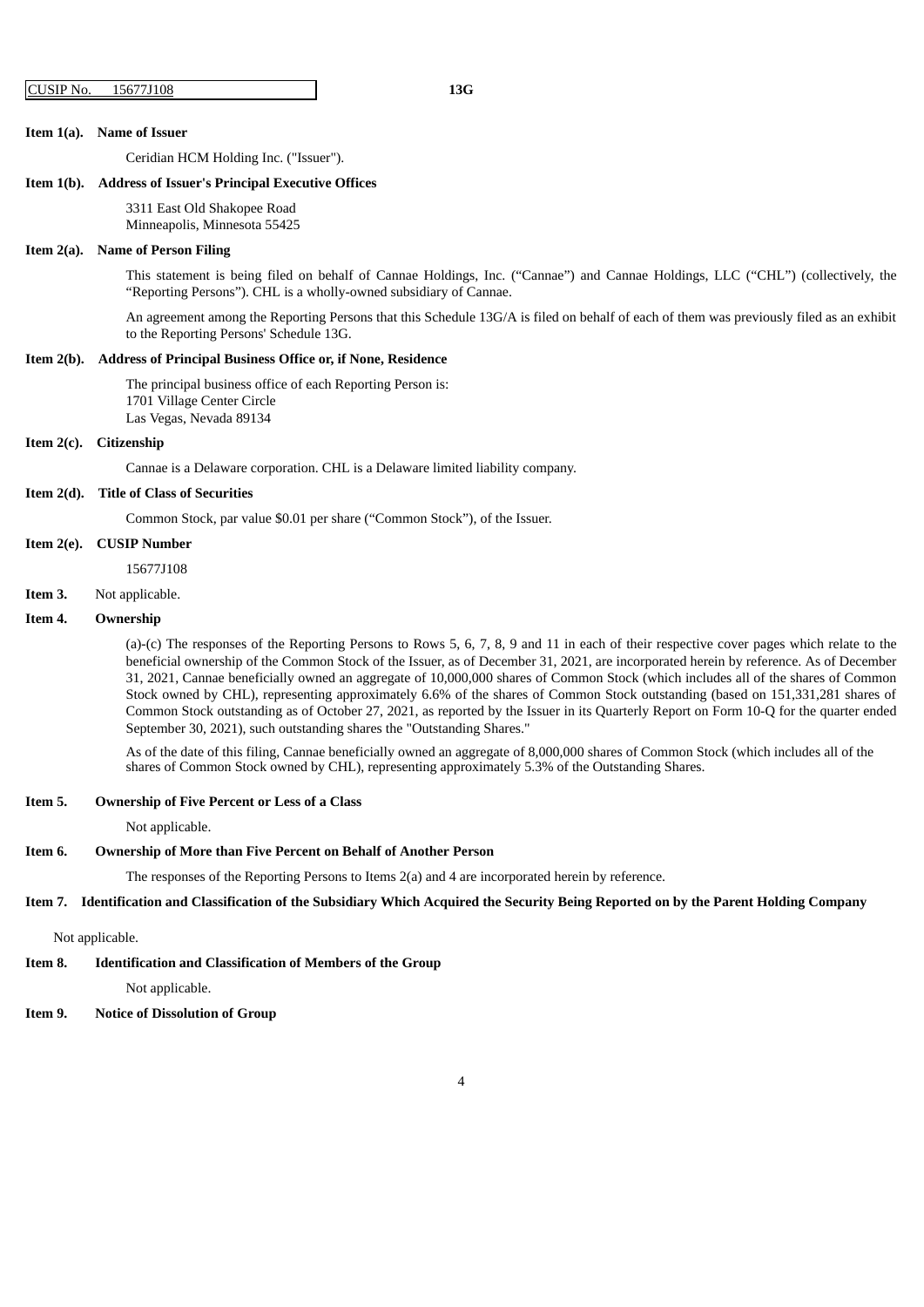Not applicable.

## **Item 10. Certification**

Not applicable.

# 5